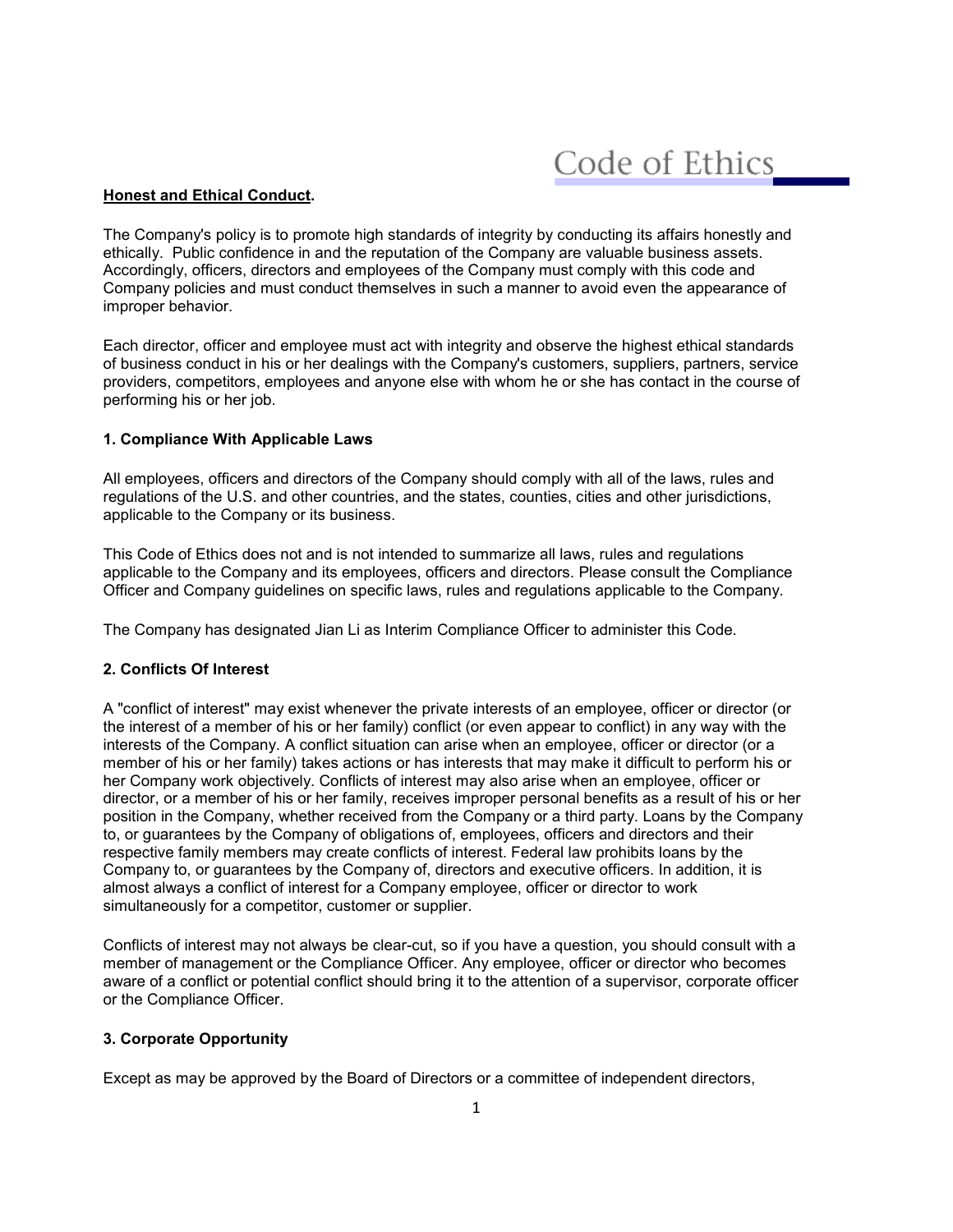employees, officers and directors are prohibited from (a) taking for themselves personally (or for the benefit of friends or family members) opportunities that belong to the Company or are discovered through the use of corporate property, information or position; (b) using corporate property, information or position for personal gain (including gain of friends or family members); and (c) competing with the Company.

# **4. Confidentiality**

All employees and officers, under the Confidential Information and Invention Assignment Agreement signed when they joined the Company, and all directors, must maintain the confidentiality of confidential information entrusted to them by the Company or its suppliers, customers or partners, except when disclosure is authorized by the Company or required by laws, regulations or legal proceedings. As more fully described in the Confidential Information and Invention Assignment Agreement, "confidential information" includes, but is not limited to, non-public information that might be of use to competitors of the Company, or harmful to the Company or its customers, suppliers or partners if disclosed. Whenever feasible, employees, officers and directors should consult the Compliance Officer or outside counsel if they believe they have a legal obligation to disclose confidential information.

# **5. Fair Dealing**

Each employee, officer and director must deal fairly with the Company's customers, suppliers, partners, service providers, competitors, officers, employees and anyone else with whom he or she has contact in the course of performing his or her job. No one should take unfair advantage of anyone through manipulation, concealment, abuse of privileged information, misrepresentation of material facts or any other unfair dealing practice. Stealing proprietary information, misusing trade secret information that was obtained without the owner's consent, or inducing such disclosures by past or present employees of other companies is prohibited.

# **6. Protection And Proper Use Of Company Assets**

All employees, officers and directors should protect the Company's assets and ensure their efficient use. Theft, carelessness, and waste have a direct impact on the Company's profitability. All Company assets should be used only for legitimate business purposes. Any suspected incident of fraud or theft should be reported for investigation immediately to the Compliance Officer or through *Convercent* as described in Section 8. The obligation to protect Company assets includes the Company's proprietary information. Proprietary information includes intellectual property such as trade secrets, patents, trademarks, and copyrights, as well as business and marketing plans, engineering and manufacturing ideas, designs, databases, records and any non-public financial data or reports. Unauthorized use or distribution of this information is prohibited and could also be illegal and result in civil or criminal penalties.

# **7. Accounting Complaints**

The Company's policy is to comply with all applicable financial reporting and accounting regulations applicable to the Company. Employees, officers or directors who have concerns or complaints regarding questionable accounting or auditing practices are encouraged to promptly submit those concerns or complaints to the Audit Committee of the Board of Directors under the procedures set forth in the Company's "Whistleblower Policy," including on an anonymous and confidential basis if so desired**8. Reporting Any Violation of Code or Other Illegal Or Unethical Behavior** 

Employees are encouraged to talk to supervisors, managers or other appropriate personnel about observed illegal or unethical behavior including regulatory compliance and clinical safety and, when in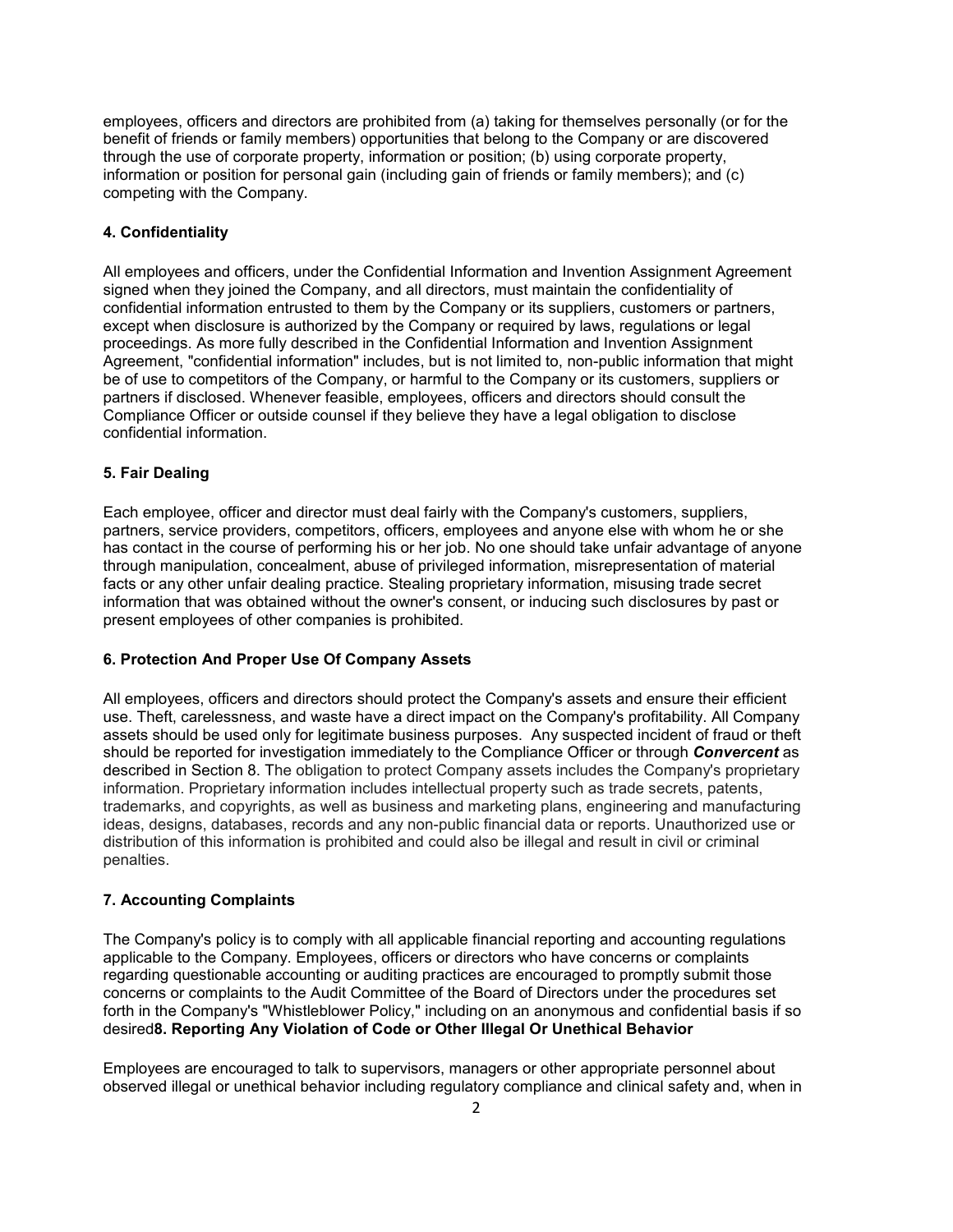doubt, about the best course of action in a particular situation. Any employee, officer or director who believes that a violation of this Code by any employee, officer or director has occurred or may occur should promptly contact the Compliance Officer directly or report such violation through *Convercent*, the third party service provider retained by the Company, via telephone by calling the following 24 hour hotline *(Telephone Number: 1-800-461-9330)* or via the internet using the following web address*([www.convercent.com/report](http://www.convercent.com/report))*, in which case the report will be forwarded automatically to the Compliance Officer and, if relevant, other Company employees or Directors. If the employee desires, the employee can make such report on an anonymous and confidential basis. The Compliance Officer will refer complaints submitted, as appropriate, to the Board of Directors or an appropriate Committee of the Board.

## **9. No Retaliation**

The Company does not tolerate acts of retaliation against any director, officer or employee who makes a good faith report of known or suspected acts of misconduct or other violations of this Code.

## **10. Public Company Reporting**

As a public company, it is of critical importance that the Company's filings with the Securities and Exchange Commission be accurate and timely. Depending on their respective positions with the Company, employees, officers or directors may be called upon to provide information necessary to assure that the Company's public reports are complete, fair and understandable. The Company expects employees, officers and directors to take this responsibility very seriously and to provide prompt and accurate answers to inquiries related to the Company's public disclosure requirements. The Company has formed a Disclosure Committee consisting of James Brown, Jian Li and other employees as appropriate to oversee the preparation and review of public disclosure documents.

### **11. Amendment, Modification And Waiver**

This Code may be amended, modified or waived by the Board of Directors, subject to the disclosure and other provisions of the Securities Exchange Act of 1934, and applicable Nasdaq rules. Any waiver of the Code with respect to the Company's principal executive officer, principal financial officer, principal accounting officer or controller or persons performing similar functions will be promptly publicly disclosed by a method selected by the Board of Directors in conformity with applicable SEC rules.

### **12. Doing Business Internationally**

While no one can anticipate all the situations that may present the challenges of doing business in the worldwide marketplace, the following guidelines always apply.

All employees, directors and officers must:

- (a) Observe all laws and regulations, both U.S. and non-U.S., that apply to the Company's business abroad, including without limitation the United States Foreign Corrupt Practices Act and the UK Bribery Act.
- (b) Observe all licensing requirements and the requirements of applicable import and export control laws.
- (c) Observe all privacy and data protection laws and regulations of other countries (such as China, Hong Kong, Japan and Australia) and authorities (such as the European Union).
- (d) Observe all import and export laws and regulations, including the regulations